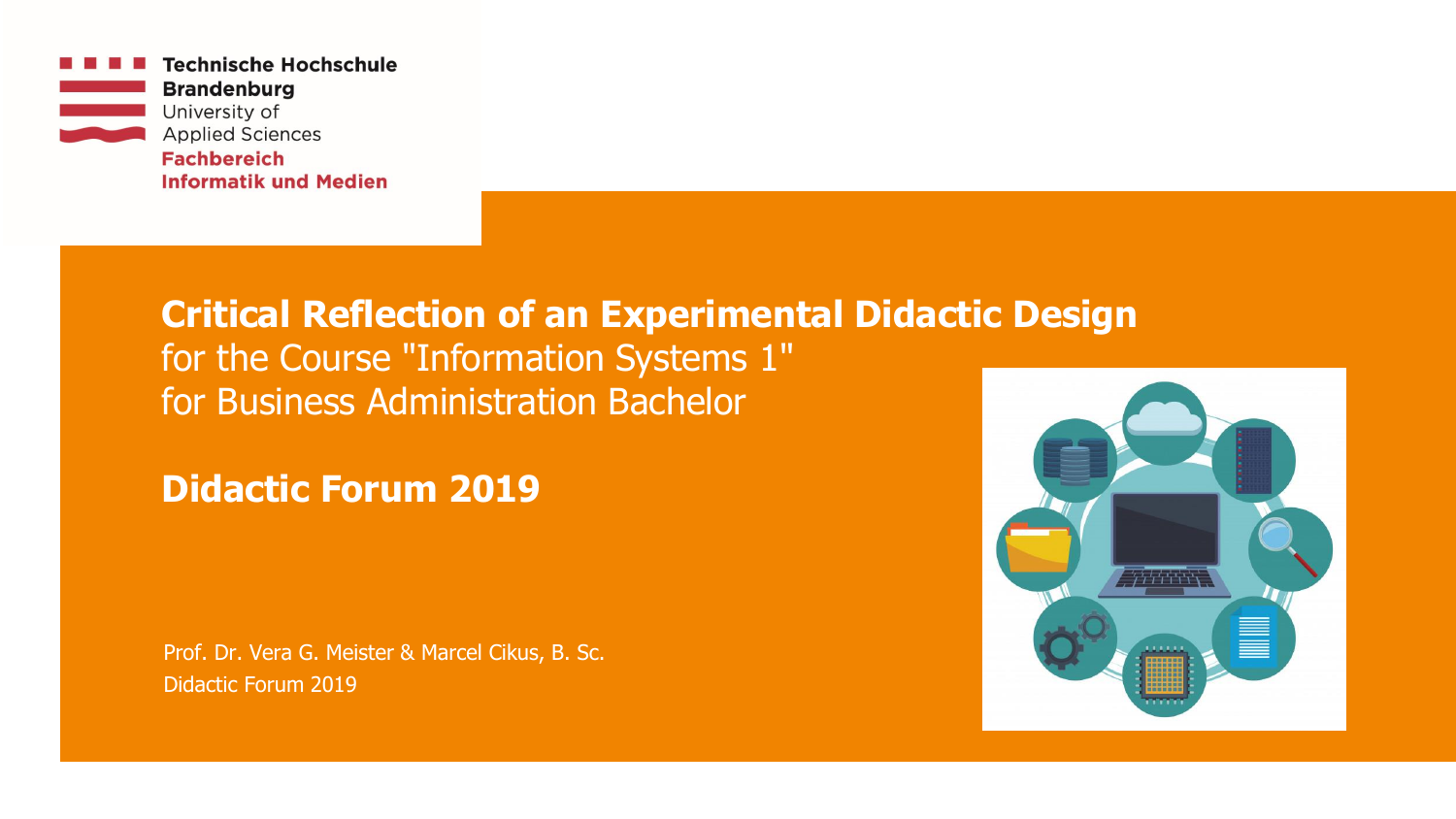

- ➢ Requirements & Challenges
- ➢ Constructive Alignment
- ➢ Didactic Concept
- ➢ Setting for the Cases
- ➢ Course Structure
- ➢ Critical Reflection

| <u>ta m</u>                       |  |
|-----------------------------------|--|
|                                   |  |
|                                   |  |
| <u> Partie de la</u>              |  |
|                                   |  |
| <b>Contract Contract Contract</b> |  |
|                                   |  |
| <b>The Common</b>                 |  |
|                                   |  |
|                                   |  |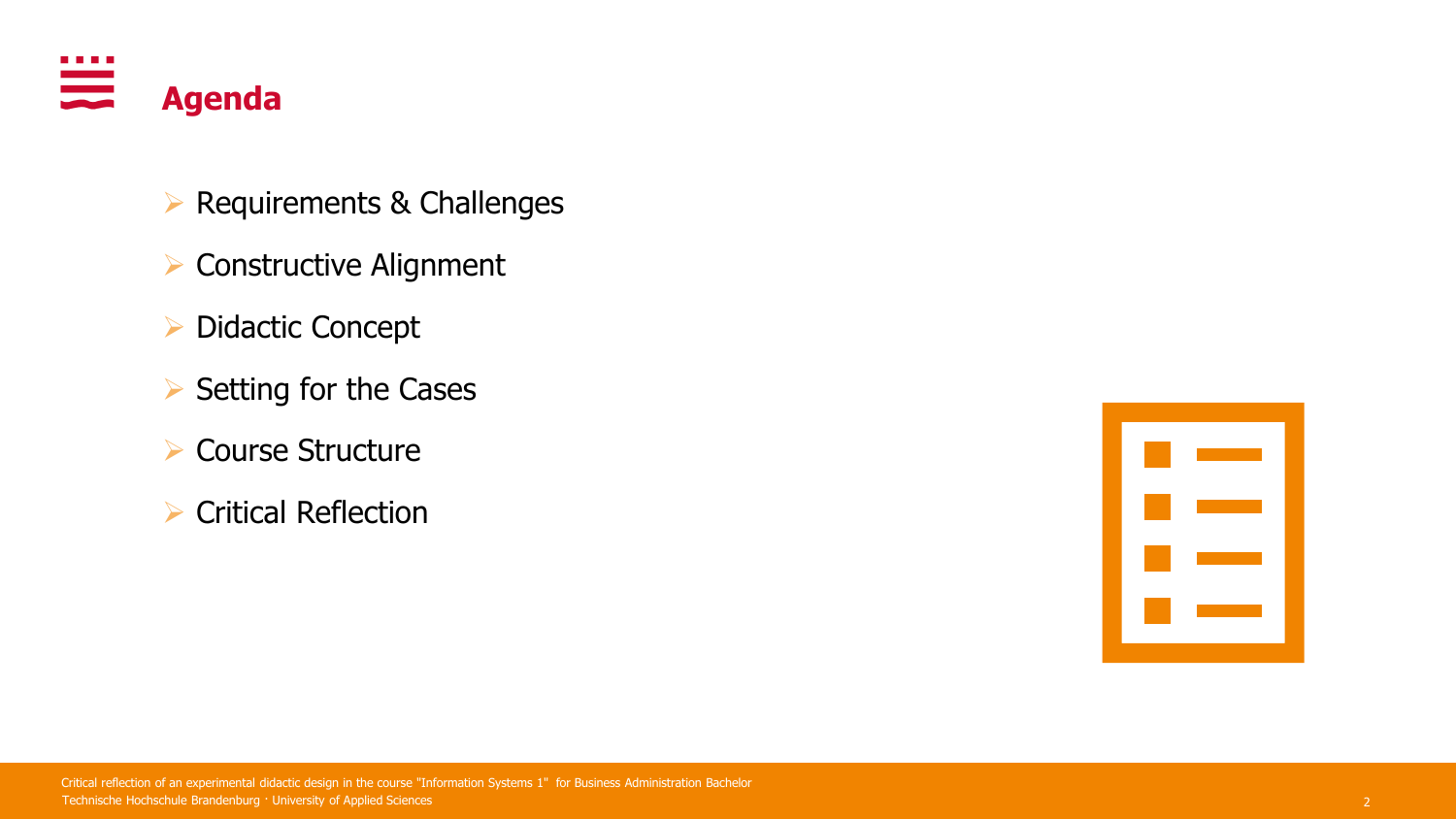

- **Business information systems** (BIS) is becoming increasingly important in non-IT jobs – Part-time
- Starting from the challenges of digital transformation, this didactic concept is trying a **new constructive alignment** for the introductory module "BIS for Business Administration Bachelor".
- The methodical implementation followed the principle of **Problem-based Learning**
- The refelction is based on **three different** views:
	- ➢ Students
	- **Teachers**
	- ➢ Methodology Expert

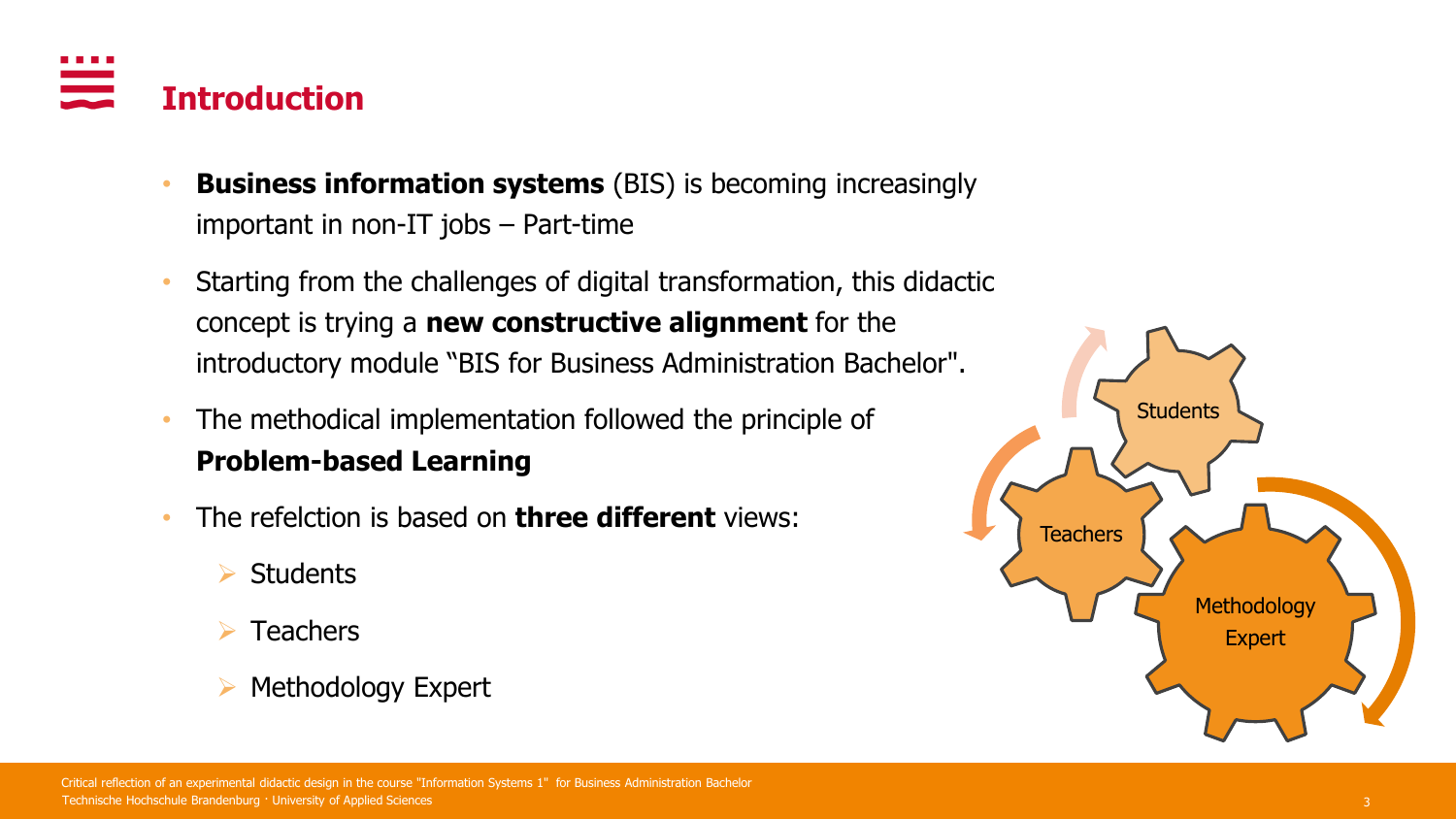

- An independent study guide lists **48 professions** in nine Industries with corresponding job profiles
- They are all subject to digital transformation.



# ➢ **Business Administrators become part-time computer scientists**

Technische Hochschule Brandenburg · University of Applied Sciences 4 Critical reflection of an experimental didactic design in the course "Information Systems 1" for Business Administration Bachelor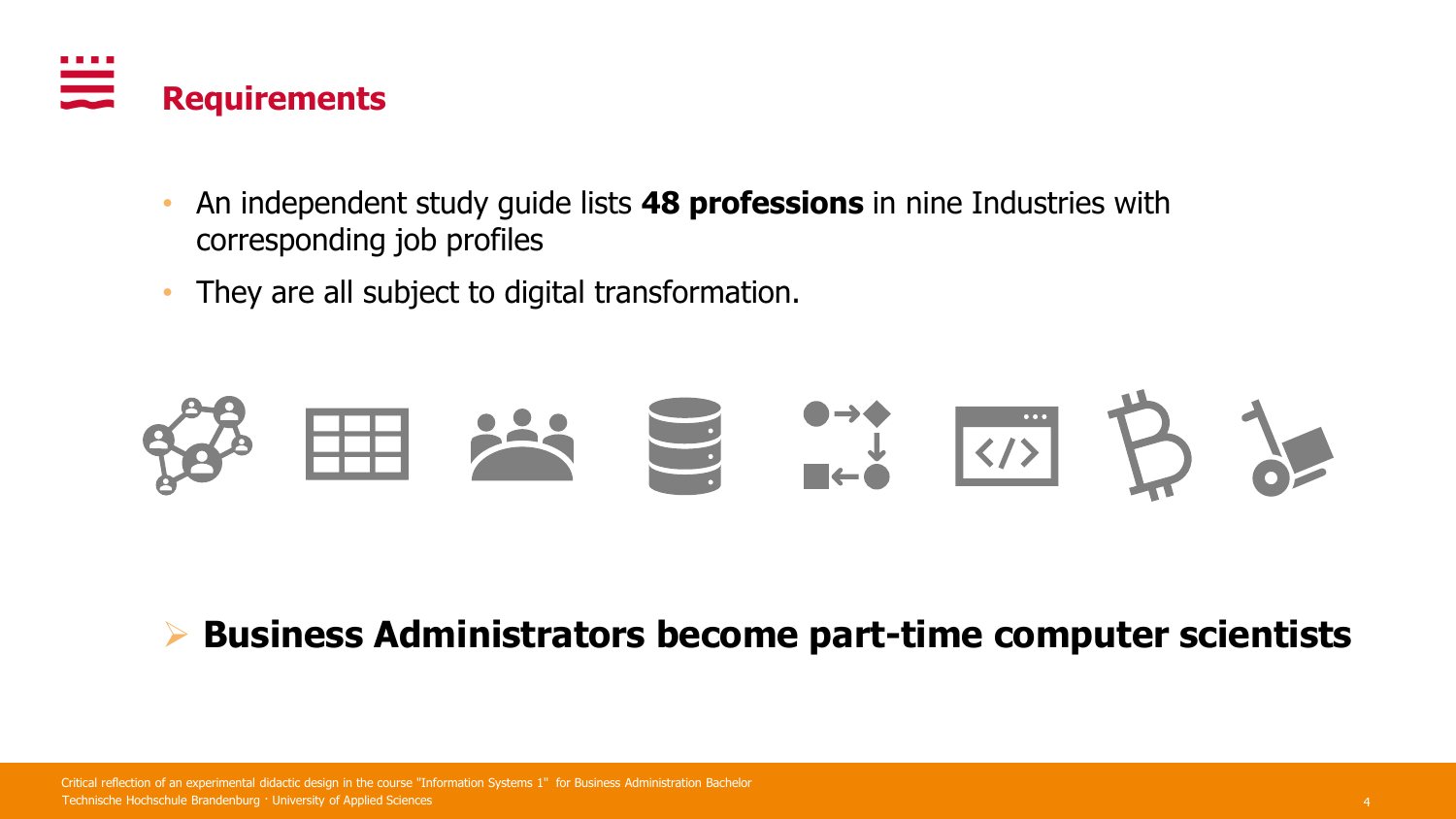

Overcome students passivity

What do you even talking about?



Technische Hochschule Brandenburg · University of Applied Sciences 5 Critical reflection of an experimental didactic design in the course "Information Systems 1" for Business Administration Bachelor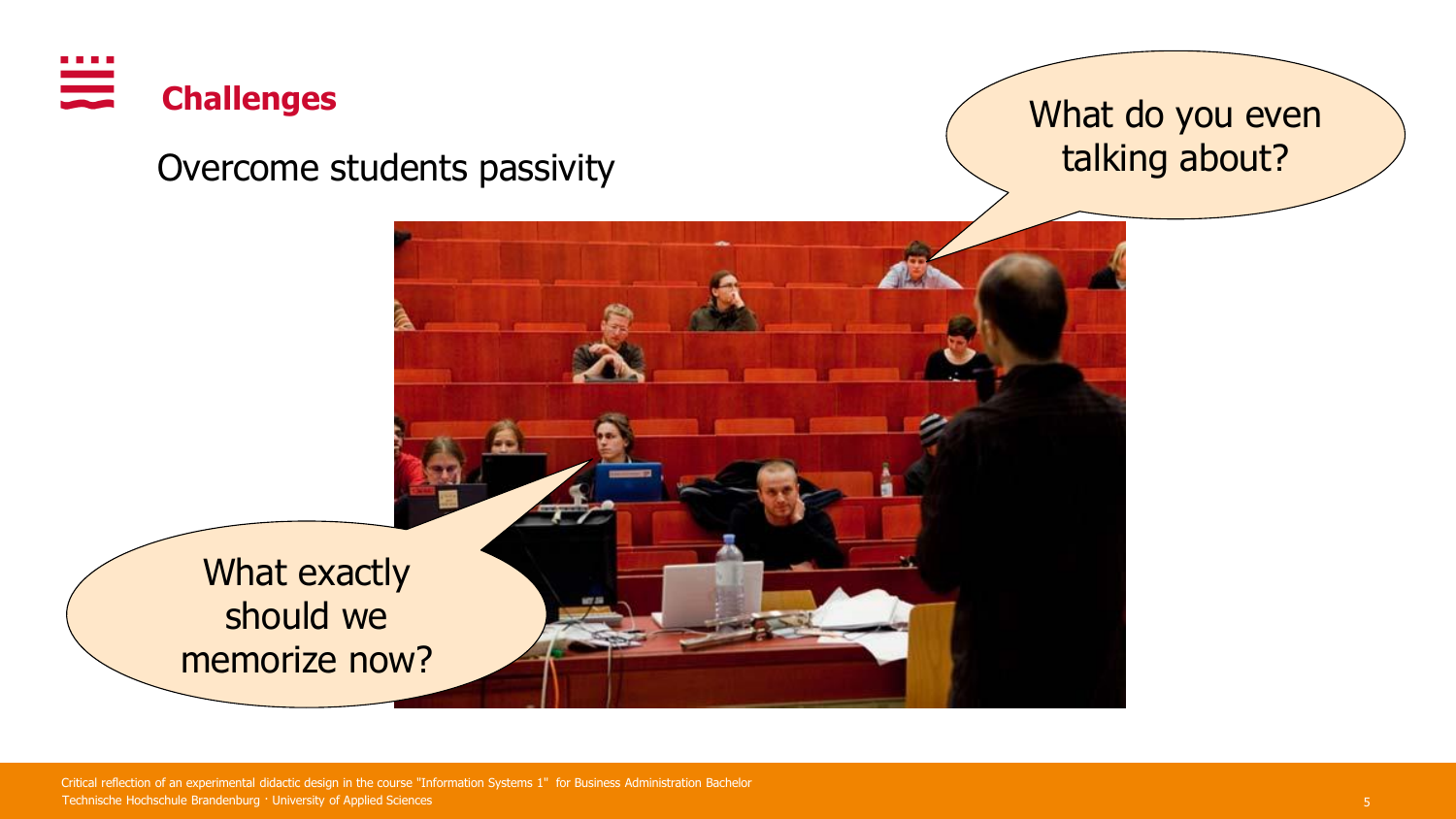#### . . . . **Constructive Alignment**



Technische Hochschule Brandenburg · University of Applied Sciences 6 Critical reflection of an experimental didactic design in the course "Information Systems 1" for Business Administration Bachelor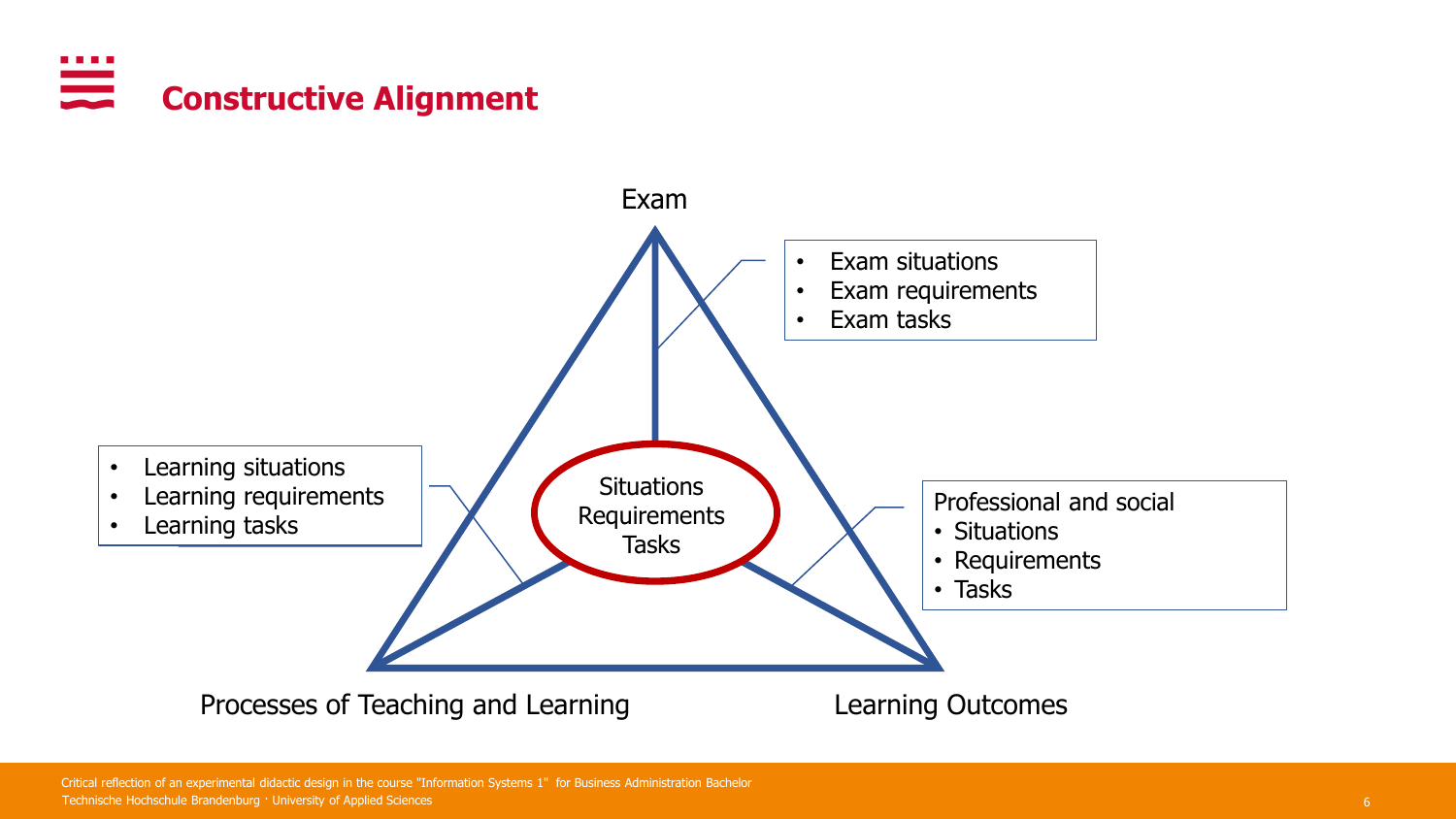#### . . . .  $\equiv$ **Didactic Requirements and Concepts**

- ➢ **BIS\_Req1:** Design competence at the interface between BA and IT
- ➢ **BIS\_Req2:** Orientation in the potential design space

| <b>Concept</b>                                         | <b>BIS_Req1</b> | <b>BIS_Req2</b> |
|--------------------------------------------------------|-----------------|-----------------|
| Textbook-based introductory lecture in BIS             |                 |                 |
| Teaching of a programming language, e.g. Basic         |                 |                 |
| Office applications, especially Excel, Access          |                 |                 |
| Case study based introduction to ERP systems, e.g. SAP |                 |                 |
| Lecture on IT trends and business IT alignment         |                 |                 |
| Project-based system analysis and technical modeling   |                 |                 |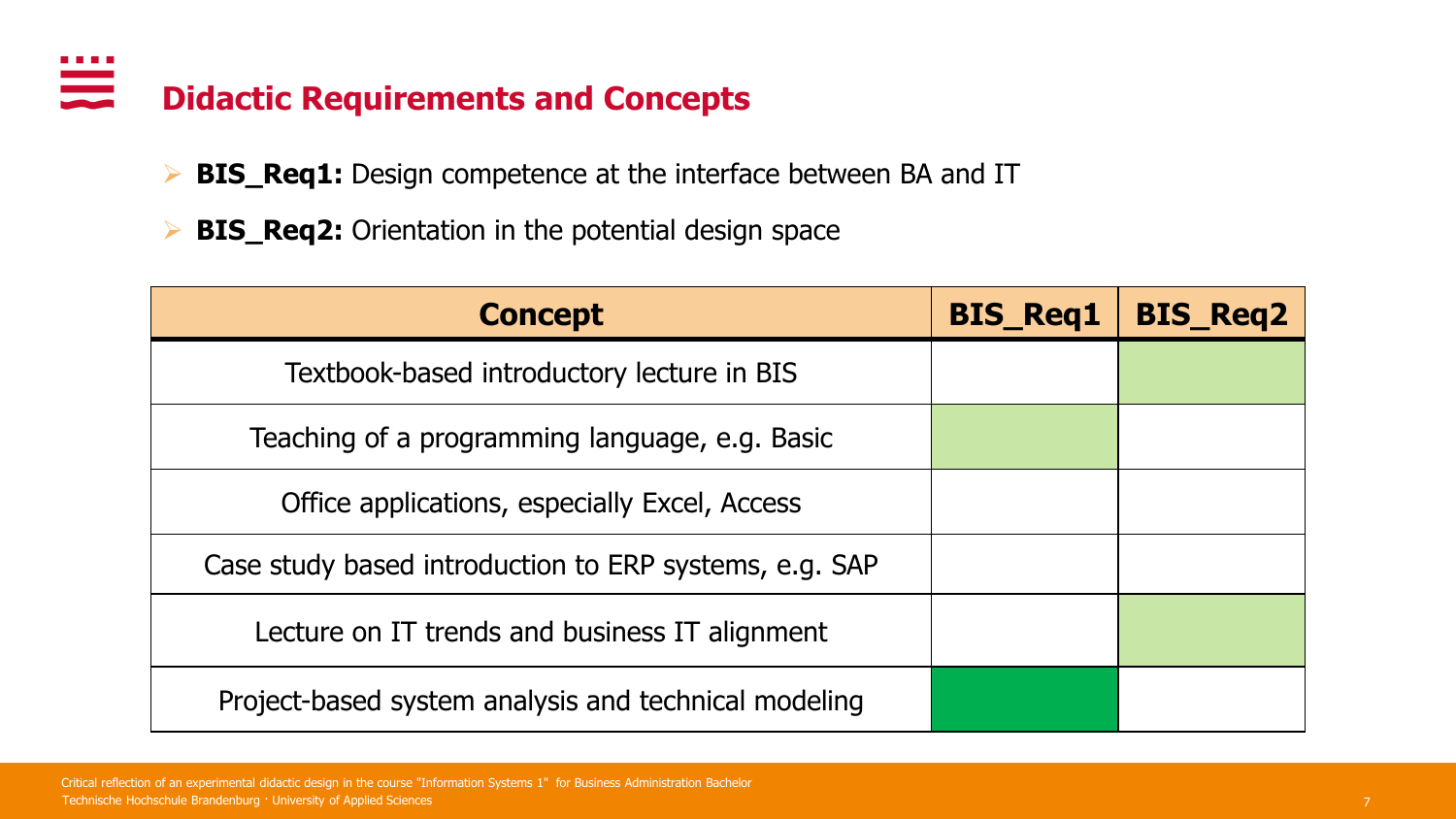



https://www.eur.nl/en/essb/information/admitted-students/introduction-package/problem-based-learning-system

Technische Hochschule Brandenburg · University of Applied Sciences 8 Critical reflection of an experimental didactic design in the course "Information Systems 1" for Business Administration Bachelor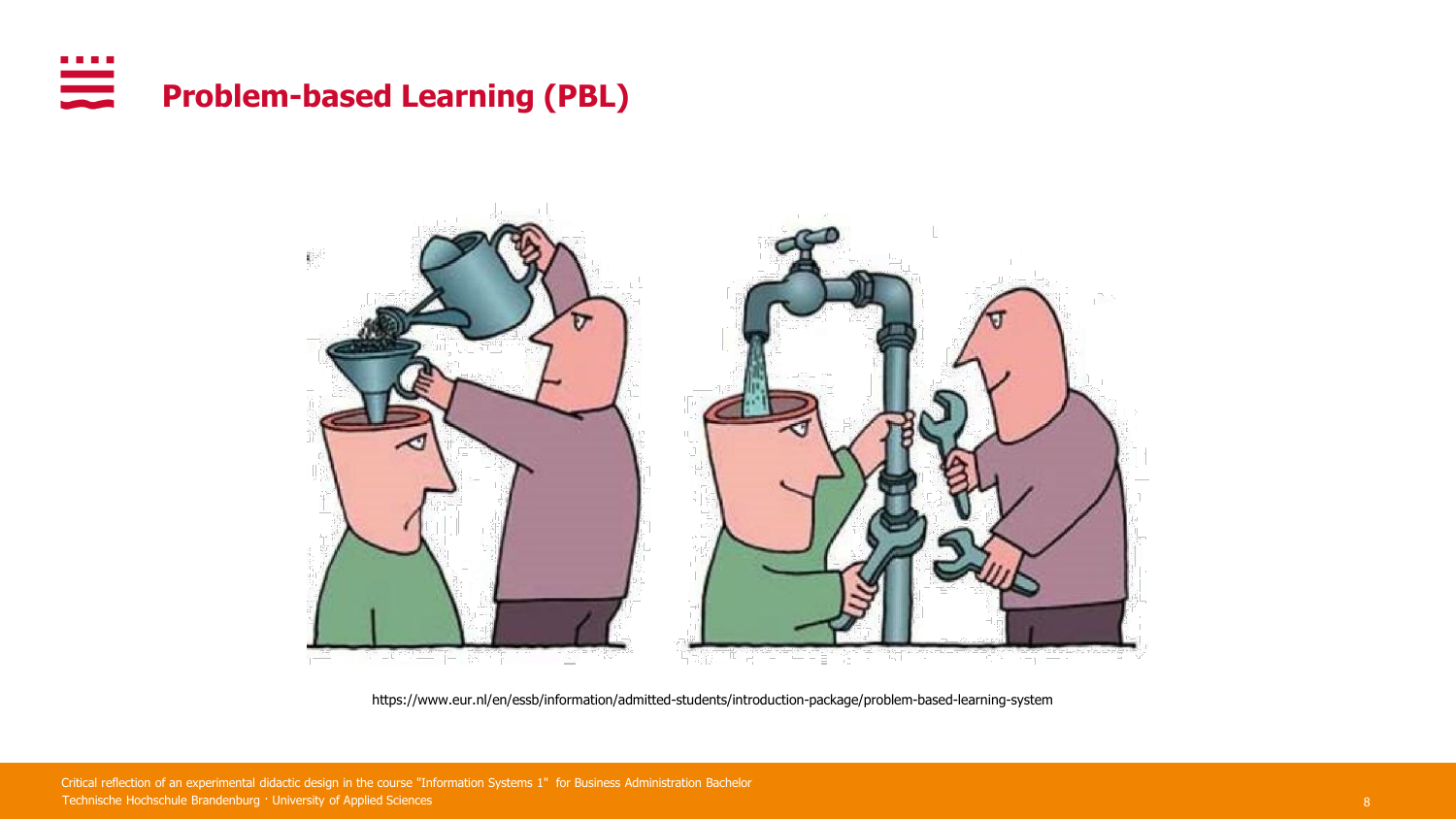#### . . . . <u>ana</u> **Didactic Concept of the Course**

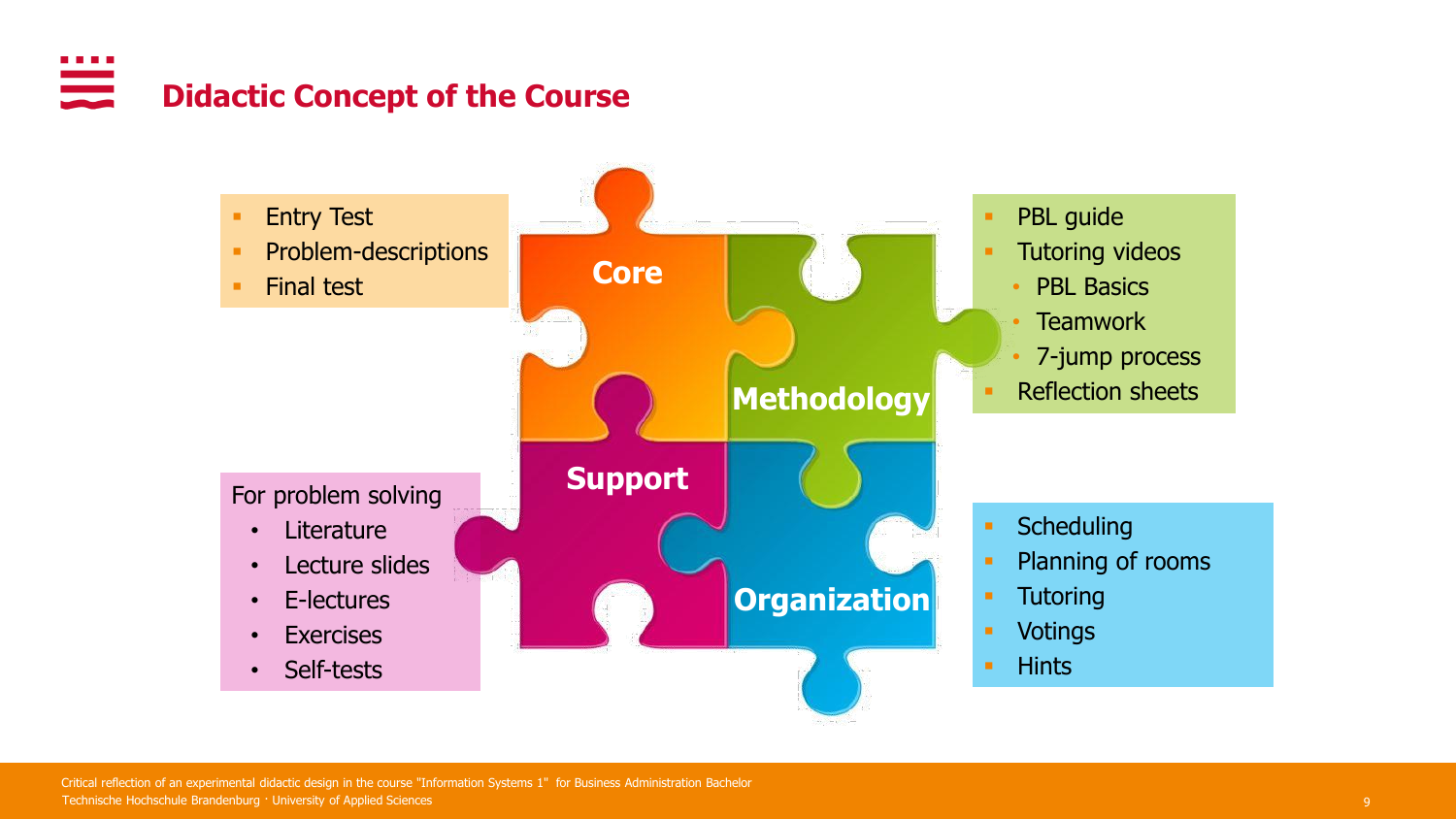# **Narrative Setting for the Cases: BFV AG**

## **Medium-sized rental company for construction vehicle**

- Dynamically growing, located in south Germany
- About 300 employees, 60 of them in the headquarters
- 14 subsidiaries in Germany, 6 abroad
- Owner: Private-Equity-Company
- 2 executive board members:
	- 1) Sales and Finance
	- 2) Assets and Technology
- Management structure:
	- at headquarters: head of departments, group leaders
	- in the subsidiaries: store managers, group leaders

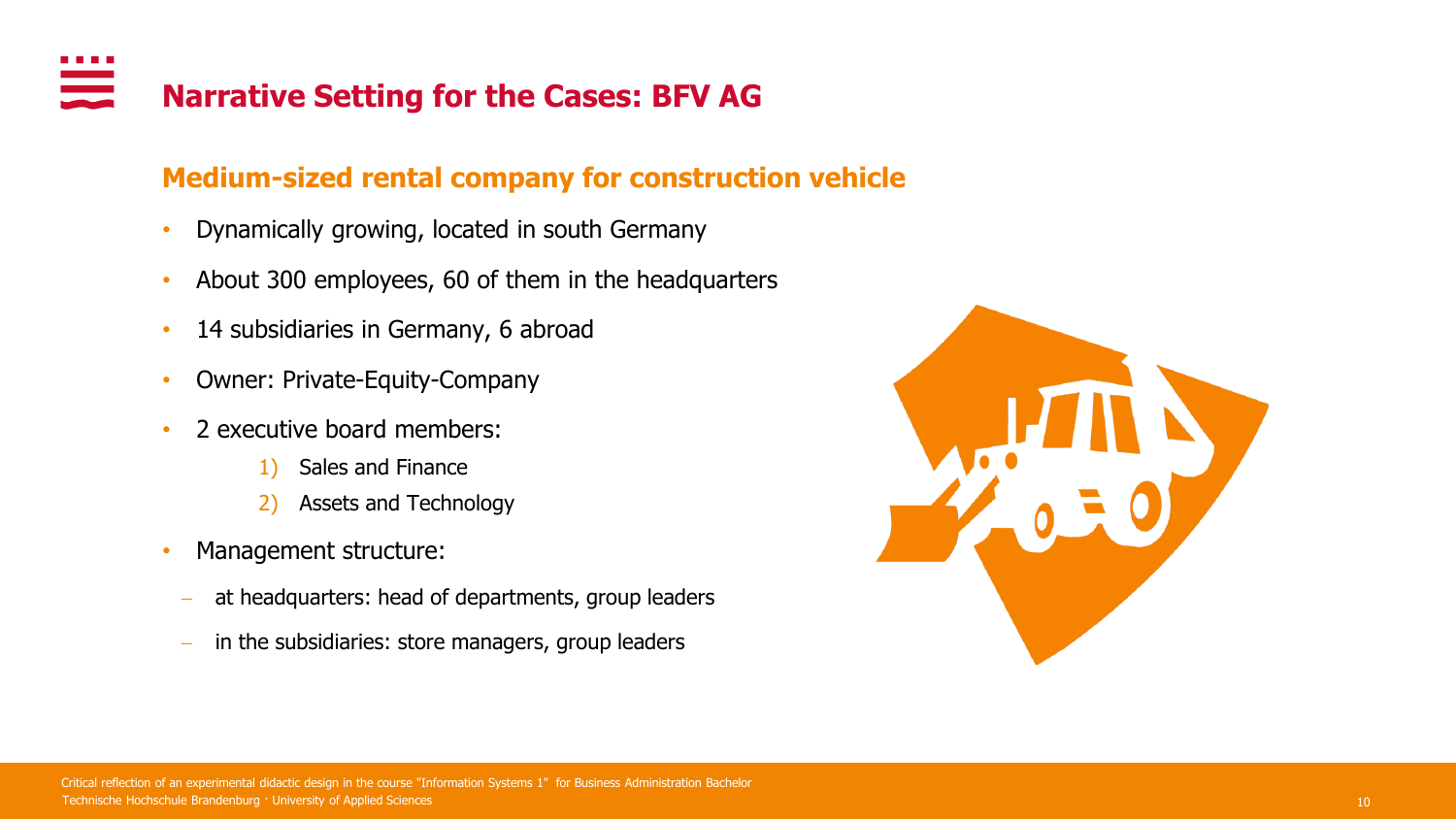

| <b>Shortcut Subject</b> |                                    |
|-------------------------|------------------------------------|
| <b>AIP</b>              | Agile IT project management        |
| <b>DFW</b>              | Digital forms and workflows        |
| <b>DFR</b>              | Digital professional rules         |
| <b>ERX</b>              | E-invoicing and XML formats        |
| <b>BDI</b>              | BigData and Internet of Things     |
| <b>MMI</b>              | Human and machine and intelligence |
| <b>BCF</b>              | <b>Blockchain and FinTech</b>      |



Technische Hochschule Brandenburg · University of Applied Sciences 11 11 12 and 200 million of the Control of Applied Sciences 11 12 and 200 million of the Control of Applied Sciences 11 12 and 200 million of the Control o Critical reflection of an experimental didactic design in the course "Information Systems 1" for Business Administration Bachelor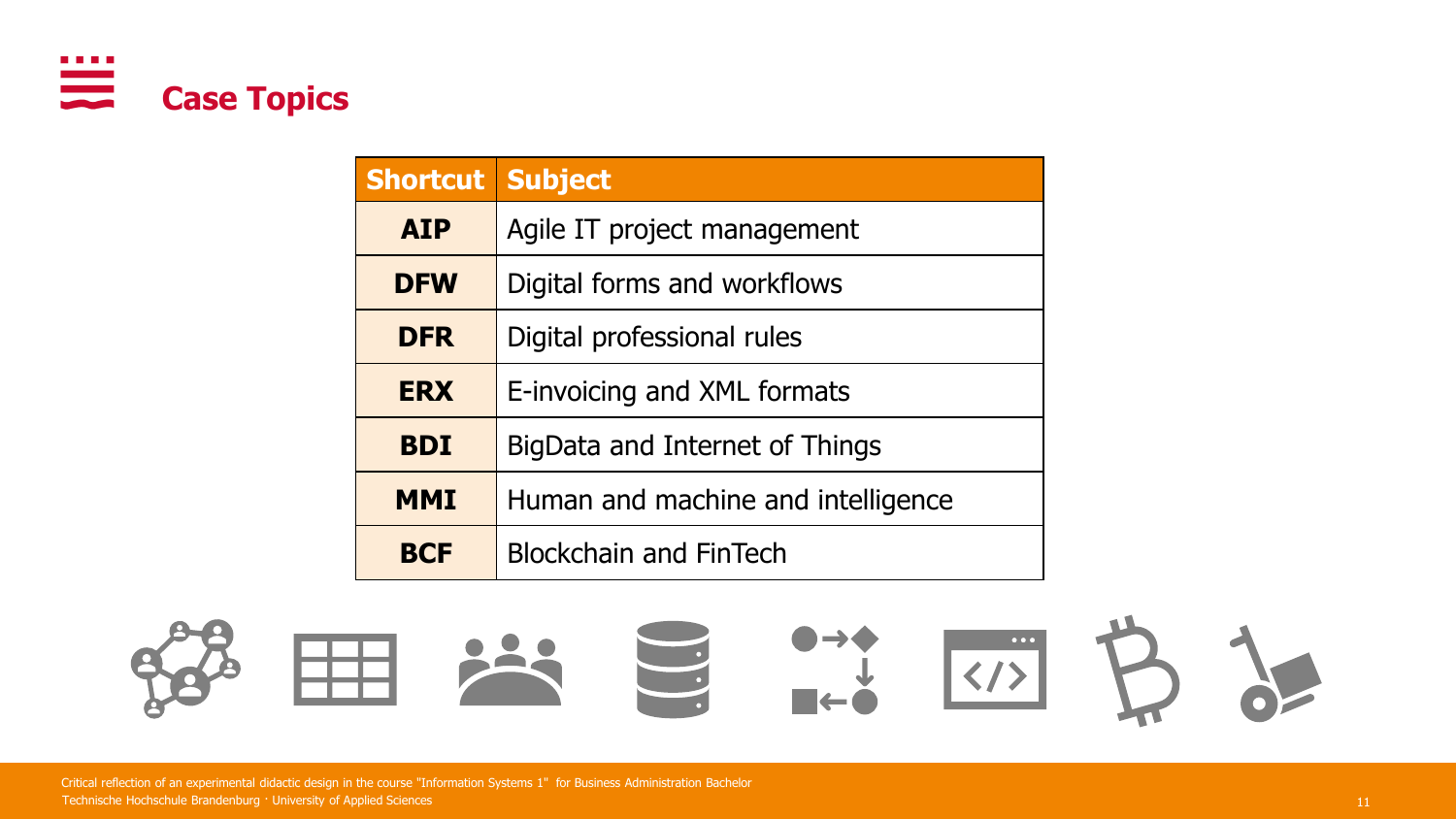



### ➢ **Defence of problem solutions**

The problem solutions and the documentation of the sources, the development process and the interim results (5  $\times$  14 = 70 P.) are evaluated

### ➢ **Final test**

 $\mathbb{Z}$  .

Includes 30 questions on all seven problems (30 P.) – in Moodle.

➢ **Both parts of the exam** have to be passed independently, the grade is aggregated.

Technische Hochschule Brandenburg · University of Applied Sciences 12 Critical reflection of an experimental didactic design in the course "Information Systems 1" for Business Administration Bachelor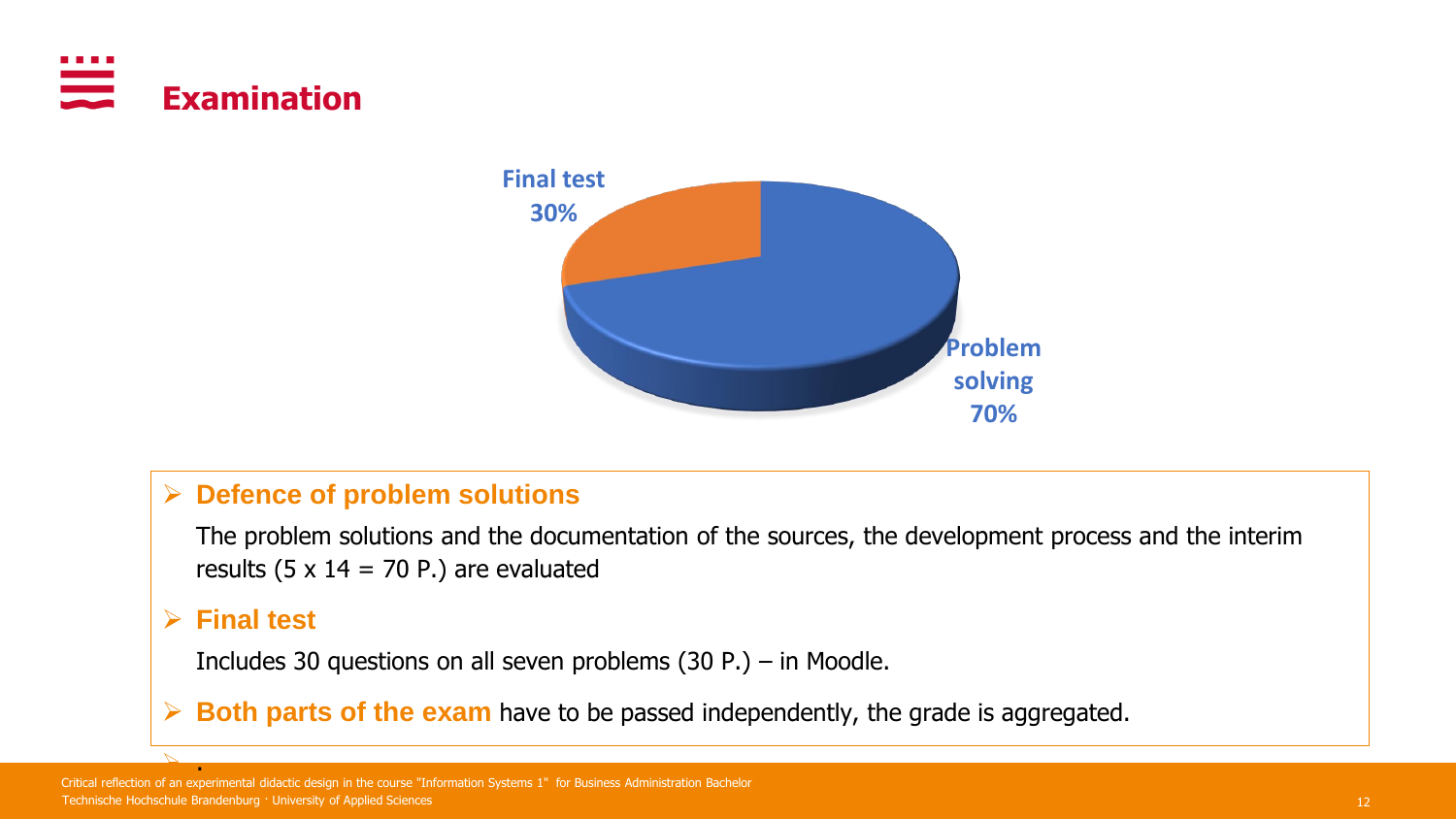



Rotation of responsibility in each phase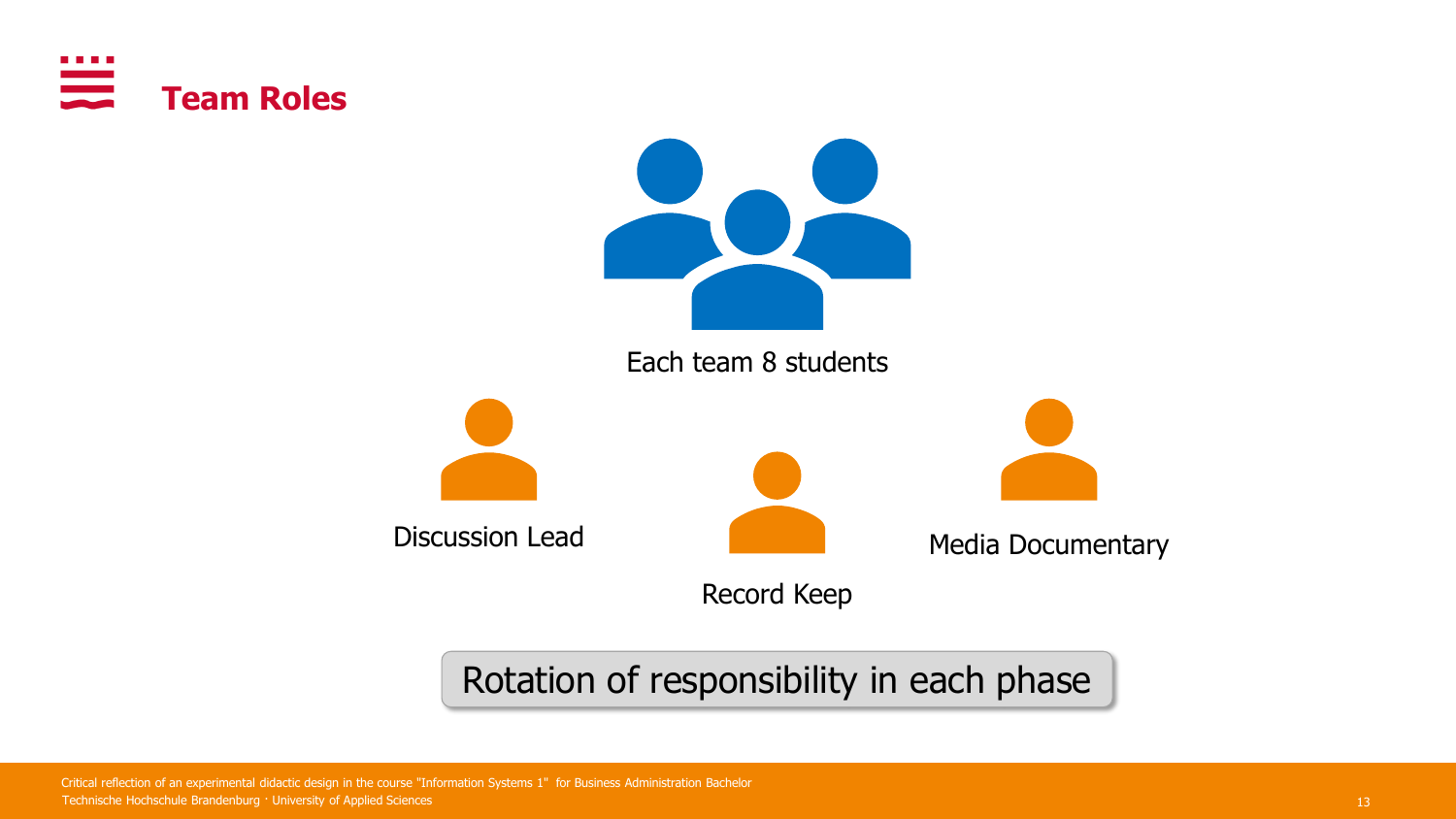#### . . . . **Critical Reflection – Feedback by Students**

- High learning effect
- Individual responsibility
- Defenses
- PBL methodology
- Strong student communication
- Practical relevance
- Problem solving ability
- Size of the teams
- Sound quality of the videos
- Unclear tasks
- Habituation
- Organizational effort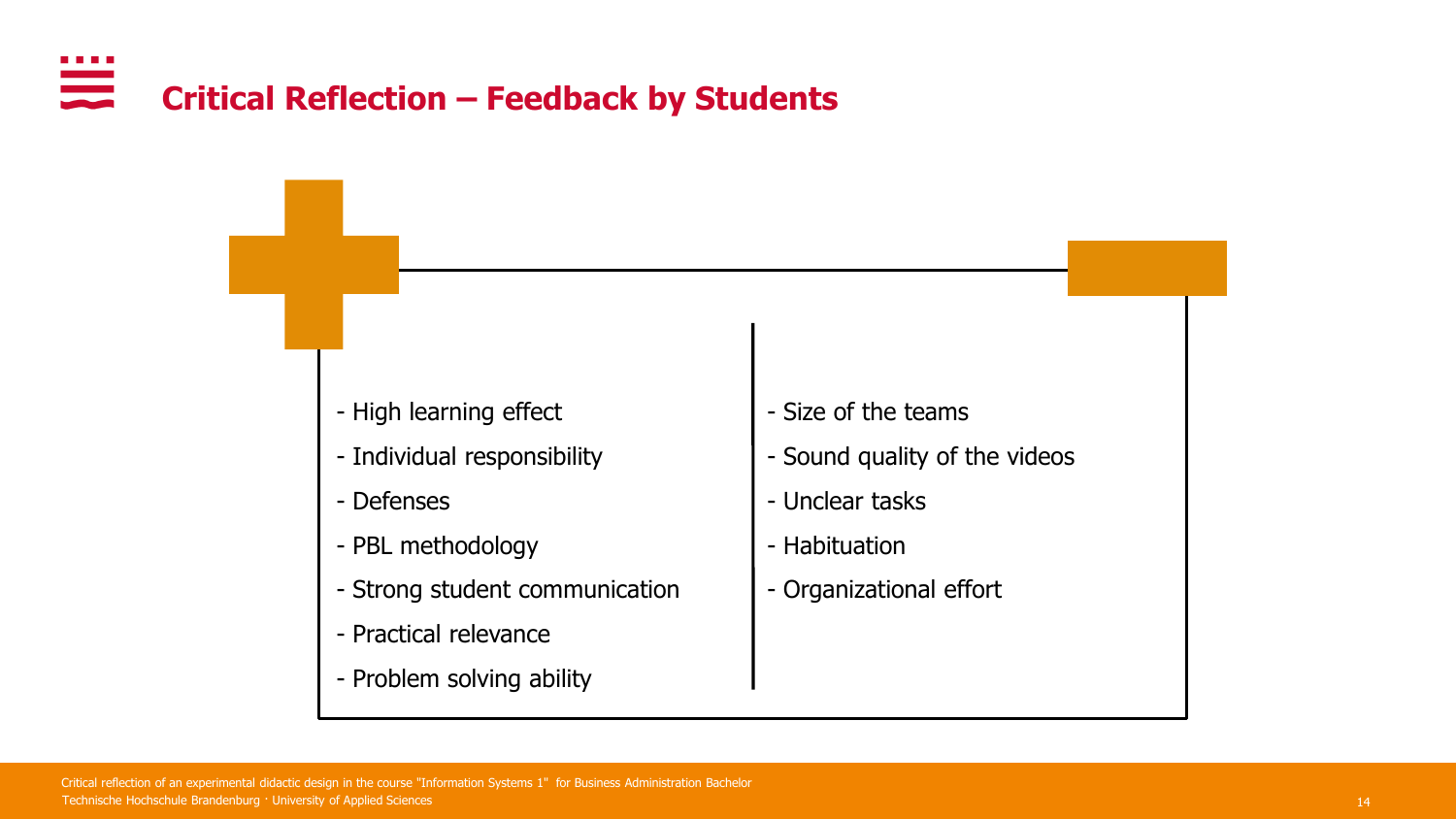# **Self Reflection and Experts View**

- **Difficulties** at the start of the course
- **Freedom and creativity** was unusual and **overwhelmed** the students
- After each defense, students **dealt directly with the new case**  the introduction was not always optimal
- ➢ **Very popular - Big Data and Internet of Things**
- ➢ **Very unpopular - Digital Forms and Workflows**
	- ✓ Method expert and consultant gave a very **positive feedback**
	- ✓ Successful **confirmation for the PBL** approach

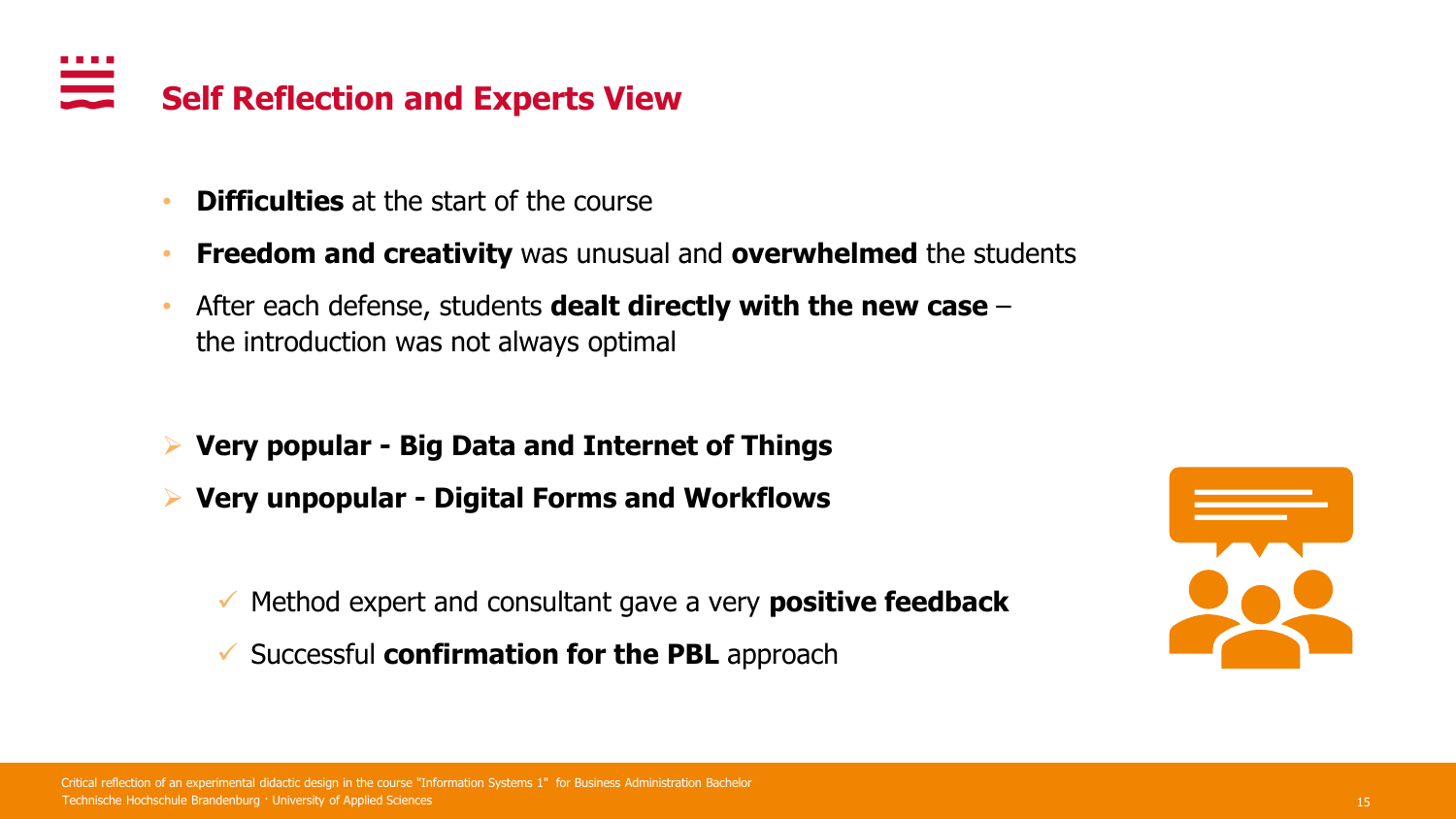



- New didactic approach requires **more resources** in **teaching capacity, spaces and equipment**
- Students have to **adapt** to the **unfamiliar situation**
- Huge **planning, coordination and support** effort
- ✓ Big step away from "**repeat the learned**" to "**independently developing creative solutions under uncertainty**".

## **Feedback from a student:**

"The topics of digitalization we had covered, are invaluable to our future professional practice. I had no idea and also fear of contact with this topic. By working independently on this, I now dare to deal and have fun with it."